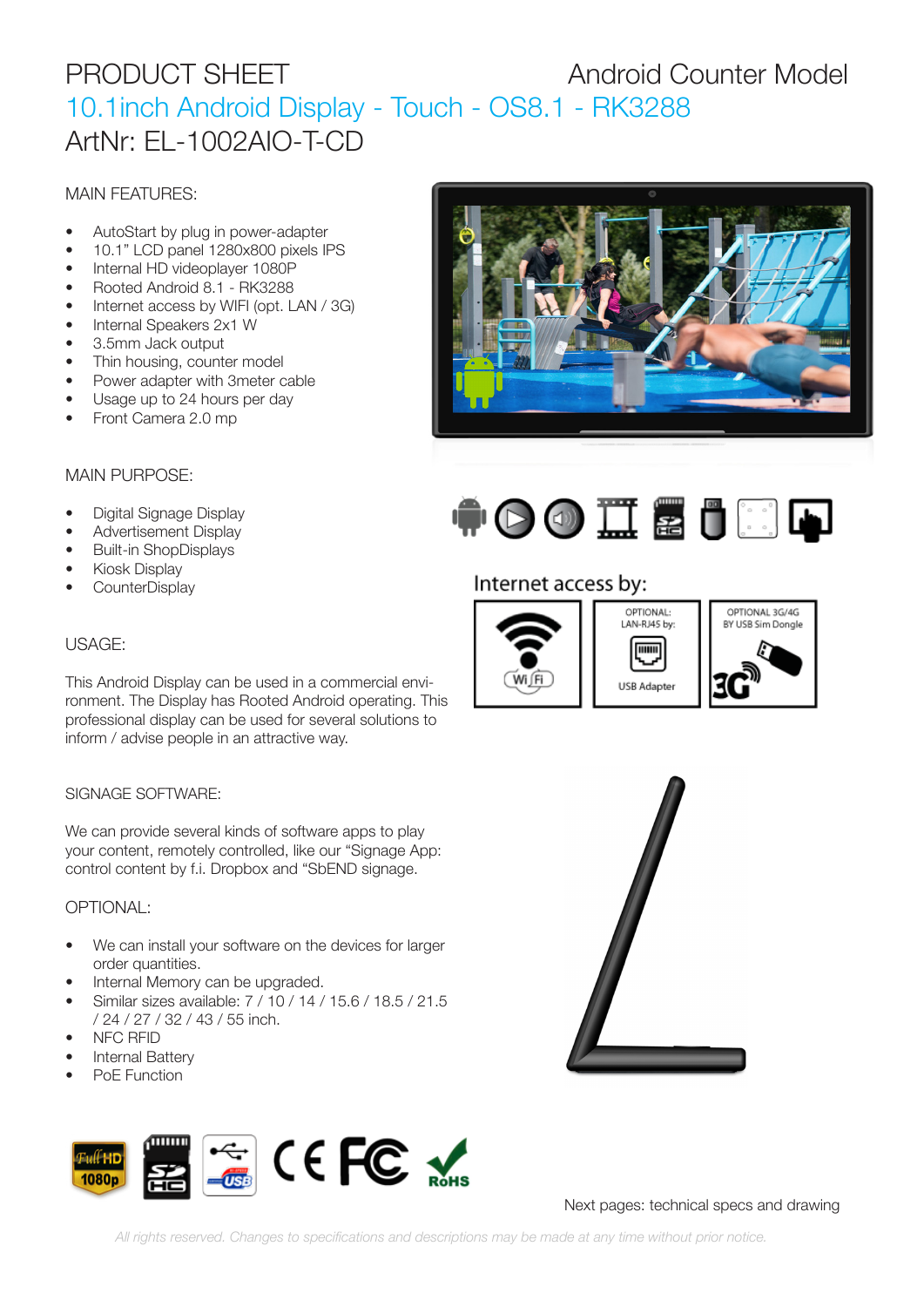# PRODUCT SHEET Android Counter Model 10.1inch Android Display - Touch - OS8.1 - RK3288 ArtNr: EL-1002AIO-T-CD

## SPECIFICATIONS:

| <b>System</b>                  |        | CPU                      |         |       |       | RK3288 Quad core cortex A17                                             |        |       |  |
|--------------------------------|--------|--------------------------|---------|-------|-------|-------------------------------------------------------------------------|--------|-------|--|
|                                |        | <b>RAM</b>               |         |       |       | 2GB                                                                     |        |       |  |
|                                |        | Internal memory          |         |       |       | 16GB                                                                    |        |       |  |
|                                |        | Operation system         |         |       |       | Android 8.1                                                             |        |       |  |
|                                |        | Touch screen             |         |       |       | 10-Point capacitive touch                                               |        |       |  |
|                                |        | Panel                    |         |       |       | 10.1"LCD                                                                |        |       |  |
| <b>Display</b>                 |        | Resolution               |         |       |       | 1280*800                                                                |        |       |  |
|                                |        | Display mode             |         |       |       | Normally black                                                          |        |       |  |
|                                |        | Viewing angle            |         |       |       | 85/85/85/85 (L/R/U/D)                                                   |        |       |  |
|                                |        | Contrast ratio           |         |       |       | 800                                                                     |        |       |  |
|                                |        | <b>Aspect Ratio</b>      |         |       |       | 16:10                                                                   |        |       |  |
| <b>Network</b>                 |        | WiFi                     |         |       |       | 802.11b/g/n                                                             |        |       |  |
|                                |        | Ethernet                 |         |       |       | Optional, RJ45 convert box(Ext)                                         |        |       |  |
|                                |        | <b>Buletooth</b>         |         |       |       | Bluetooth 4.0                                                           |        |       |  |
|                                |        | Card slot                |         |       |       | TF, Support up to 32GB                                                  |        |       |  |
| Interface                      |        | Micro USB                |         |       |       | <b>USB OTG</b>                                                          |        |       |  |
|                                |        | <b>USB</b>               |         |       |       | USB Host 2.0                                                            |        |       |  |
|                                |        | <b>HDMI</b>              |         |       |       | <b>HDMI</b> output                                                      |        |       |  |
|                                |        | Power jack               |         |       |       | DC power input                                                          |        |       |  |
|                                |        | Earphone                 |         |       |       | 3.5mm earphone                                                          |        |       |  |
|                                |        | Serial port              |         |       |       | 4P-2.0mm, serial port                                                   |        |       |  |
|                                |        | <b>RJ45</b>              |         |       |       | 4P-2.0mm connect to RJ45 box                                            |        |       |  |
| Media play                     |        | Video format             |         |       |       | MPEG-1, MPEG-2, MPEG-4, H.265, H.264, VC-1, VP8, etc., support up to 4K |        |       |  |
|                                |        | Audio format             |         |       |       | MP3/WMA/AAC etc.                                                        |        |       |  |
|                                |        | Photo                    |         |       |       | jpeg                                                                    |        |       |  |
| Other                          |        | Battery                  |         |       |       | Optional, 4500mah/3.7V, ~working 2 hours                                |        |       |  |
|                                |        | Microphone               |         |       |       | yes                                                                     |        |       |  |
|                                |        | Speaker                  |         |       |       | $2*1W$                                                                  |        |       |  |
|                                |        | Camera                   |         |       |       | 2.0M/P, Front camera                                                    |        |       |  |
|                                |        | Language                 |         |       |       | Multi-language                                                          |        |       |  |
|                                |        | Color                    |         |       |       | <b>White/Black</b>                                                      |        |       |  |
| <b>Accessories</b>             |        | Adapter                  |         |       |       | Adapter, 12V/1.5A                                                       |        |       |  |
|                                |        | User manual              |         |       |       | yes                                                                     |        |       |  |
|                                |        |                          |         |       |       |                                                                         |        |       |  |
|                                |        |                          |         |       |       |                                                                         |        |       |  |
|                                |        |                          |         |       |       |                                                                         |        |       |  |
| <b>Product Measurement, mm</b> |        | Giftbox (With Packaging) |         |       |       | Carton 8pcs/CTN                                                         |        |       |  |
| Unit (Without packaging)       |        |                          |         |       |       |                                                                         |        |       |  |
| L                              | w      | H                        | L       | W     | H     | L                                                                       | W      | H     |  |
| 243mm                          | 11.7mm | 170mm                    | 288mm   | 206mm | 119mm | 497mm                                                                   | 303mm  | 437mm |  |
| Net(kg)                        | 0.66kg |                          | Net(kg) | 1.2kg |       | Net                                                                     | 9.6kg  |       |  |
|                                |        |                          |         |       |       | G.W                                                                     | 10.5kg |       |  |